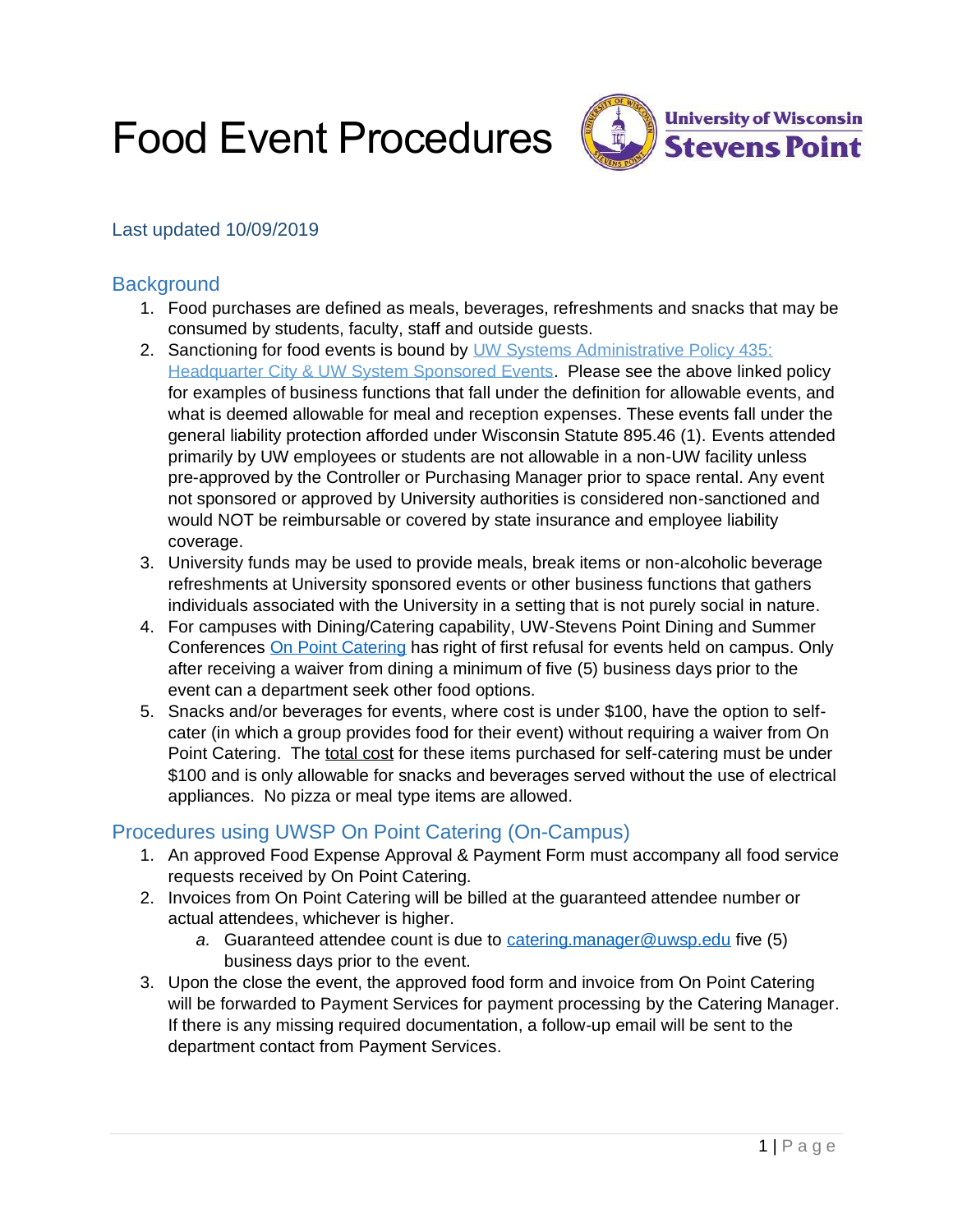### Procedures for Food Purchases using Outside Vendor (On or Off-Campus)

- *1.* Requests for food services on-campus using a vendor other than On Point Catering requires a [Food Service Liability Waiver/Food Permit.](https://www.uwsp.edu/dining/OnPointCatering/Pages/food-permit.aspx) This form must be approved by On Point Catering staff prior to the event, and accompany the Food Expense Approval & Payment Form, invoice, and other required documents when sent to Payment Service for payment processing or included in P-Card Statement packet if paid via p-card.
- 2. If food is full-service catered for any event (on or off campus), it must be pre-authorized by [Risk Management.](https://www.uwsp.edu/rmgt/Pages/default.aspx) The food vendor must be certified, and have trained personnel. It must follow all state food handling standards for preparation, sanitation and insurance coverage.
- 3. Food purchases can only be of pre-made food. The purchase of raw meat or other raw food items which are being prepared by the p-card user or other non-certified/trained person and served as part of any event or meeting is not permitted.
	- o When purchasing from a food vendor location (i.e. pizza, sandwiches, etc.) to take to event, the vendor must be an established business with a business license and proof of insurance upon request.
- 4. The use of university funding for the purpose of purchasing food or materials for a potluck event is not permitted.
- 5. Off campus event site approval must accompany all requests for payments or other related expenses.

## Additional Procedures for Off-Campus Food Purchases

- 1. Events attended primarily by UW employees or students are not allowable in a non-UW facility unless pre-approved by the Controller or Purchasing Manager prior to space rental. Any event not sponsored or approved by University authorities is considered nonsanctioned and would NOT be reimbursable or covered by state insurance and employee liability coverage.
- 2. An approved Food Expense Approval & Payment Form must be submitted for all food purchases made for off-campus events.
- 3. For payment through Payment Services:
	- *a.* Upon the close the event, the approved food form, invoice, and other required documentation should be forwarded to Payment Services for payment processing. If there is any missing required documentation, a follow-up email will be sent to the department contact from Payment Services.
- 4. If payment is made on a Purchasing Card:
	- *a.* the approved food form, paid receipt, and other required documentation should be forwarded to Purchasing when submitting the p-card packet. See P-card [Manual](https://campus.uwsp.edu/sites/purchasing/campus/Shared%20Documents/Purchasing%20Card%20Program%20User%20Manual.pdf) for complete information.

### Use of Private Residences for Food Events

Private residence events are not considered University **authorized** locations and would fall under the liability insurance of the homeowner. Employees are not covered under state liability insurance with few exceptions while attending home events which must be pre-approved by the Controller or Purchasing Manager. Events of this nature are not recommended.

### Potlucks

Potlucks are infrequent events and are not **considered official university events** although they may occur during work hours in UW facilities. The use of university funding for the purpose of